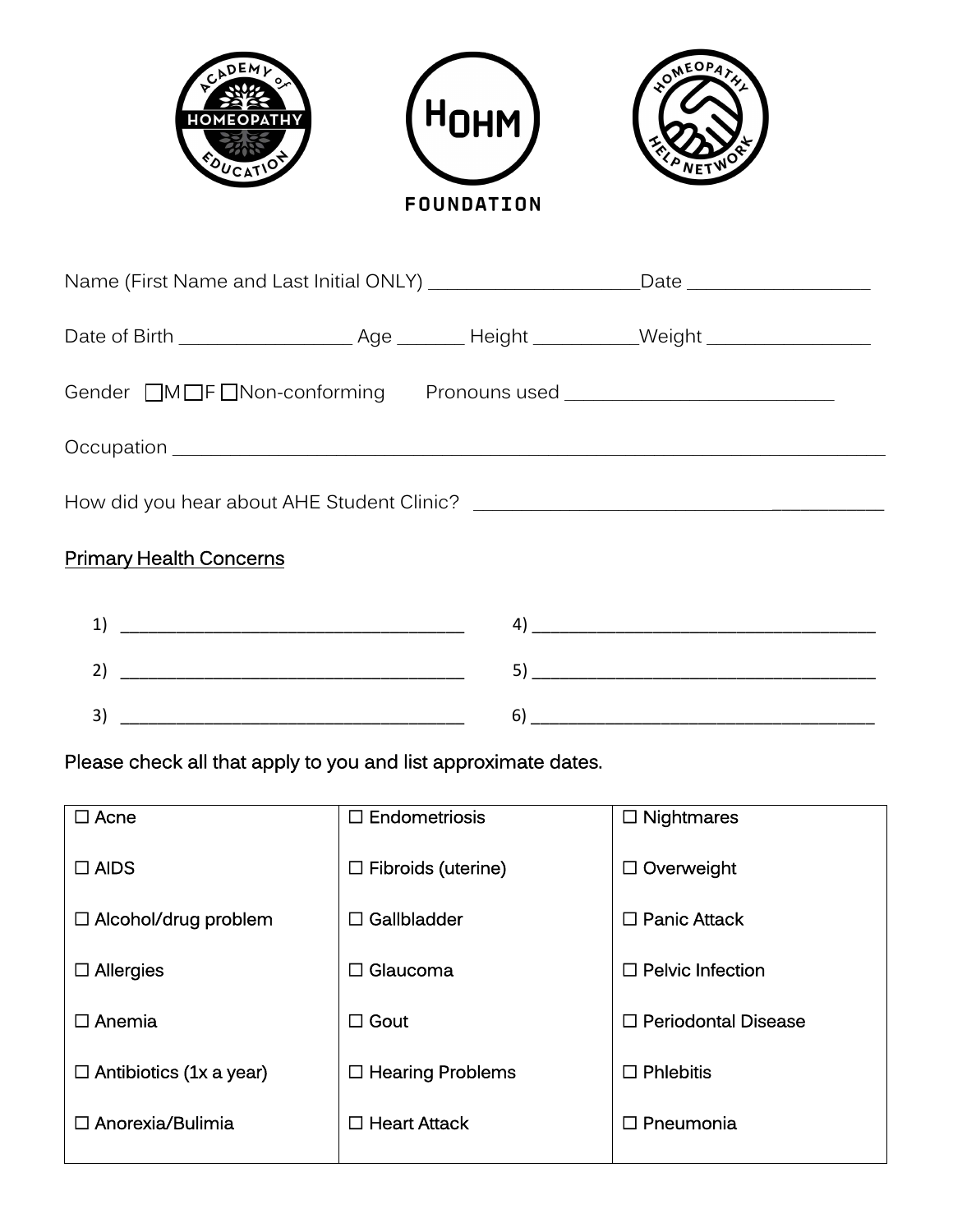| $\Box$ Anxiety              | $\Box$ Heart Failure           | □ Premenstrual Tension   |
|-----------------------------|--------------------------------|--------------------------|
| $\Box$ Arthritis            | $\Box$ Hemorrhoids             | $\Box$ Prostate Problems |
| $\Box$ Asthma               | $\Box$ Hepatitis               | $\Box$ Psychotherapy     |
| $\Box$ Back Problems        | $\Box$ Herpes                  | $\Box$ Rheumatic Fever   |
| $\Box$ Binge Eating         | $\Box$ Hernia                  | $\Box$ Scarlet Fever     |
| $\Box$ Bladder infections   | $\Box$ High Blood Pressure     | $\Box$ Seizures/epilepsy |
| $\Box$ Blood clots          | $\Box$ High Cholesterol        | $\Box$ STI's             |
| $\Box$ Breast lumps         | $\Box$ Hives                   | $\Box$ Sinusitis         |
| $\Box$ Bronchitis           | $\Box$ Insomnia                | $\square$ Sleep Disorder |
| $\Box$ Cancer               | $\Box$ Kidney Infection/stones | □ Steroid Use            |
| $\Box$ Cataract (s)         | □ Liver Disease                | $\Box$ Stroke            |
| $\Box$ Chemical Sensitivity | $\Box$ Menstrual Problems      | $\Box$ Suicide Attempt   |
| $\Box$ Chronic Fatigue      | $\Box$ Mental Illness          | $\square$ Syphilis       |
| $\Box$ Colitis              | $\Box$ Migraine                | $\Box$ Thyroid Problem   |
| $\Box$ Depression/Anxiety   | $\Box$ Mononucleosis           | $\Box$ Tuberculosis      |
| $\Box$ Diabetes             | $\Box$ Mumps                   | $\Box$ Ulcer             |
| $\square$ Ear Infection     | $\Box$ Neurological Problem    | □ Vaccine Reaction       |
| $\square$ Eczema            |                                | $\Box$ Warts             |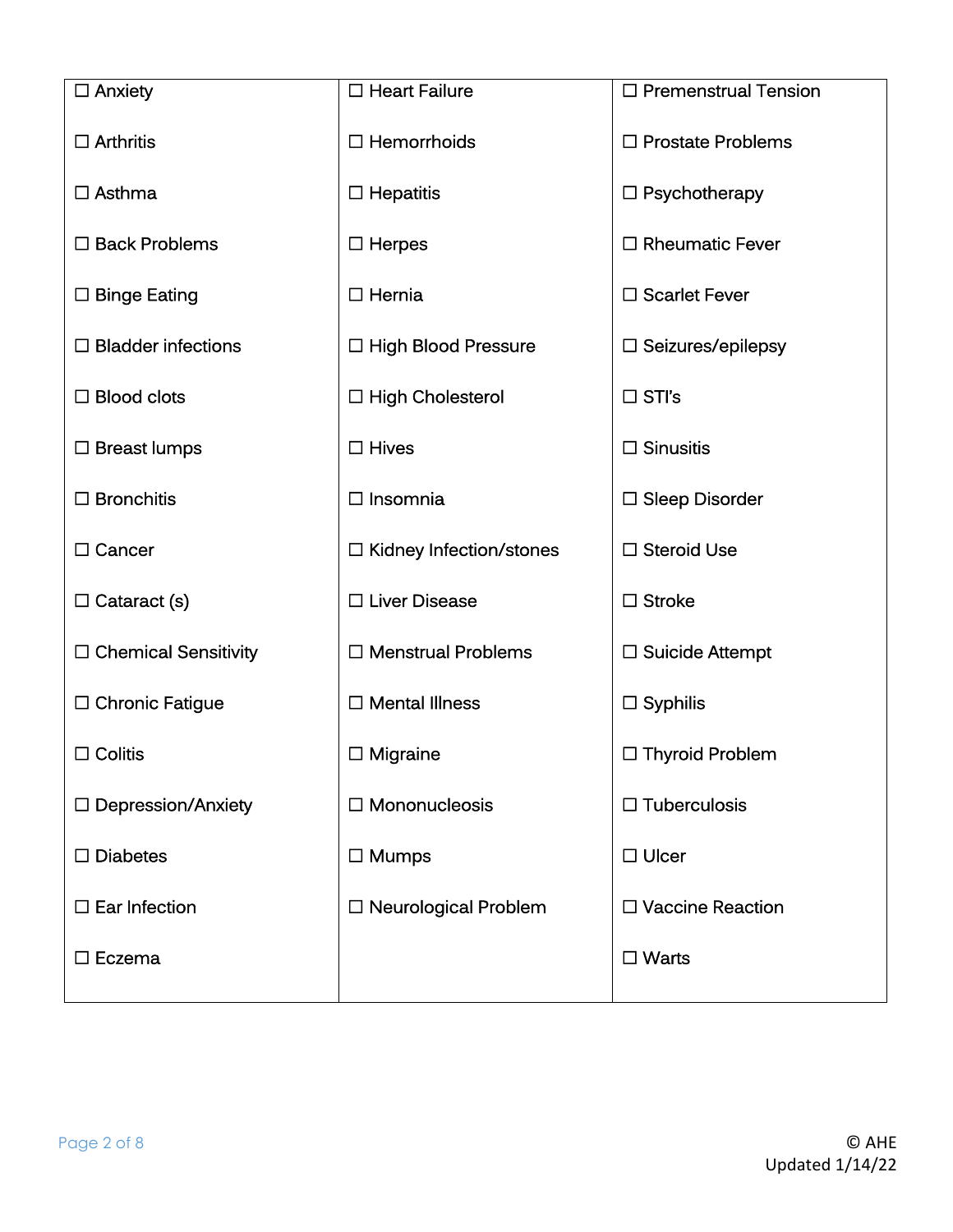# Personal Medical History

| <b>Current Prescription Medications (List prescribing doctor)</b> | <b>Date Started</b> |
|-------------------------------------------------------------------|---------------------|
|                                                                   |                     |
|                                                                   |                     |
|                                                                   |                     |
|                                                                   |                     |
|                                                                   |                     |
|                                                                   |                     |
|                                                                   |                     |
|                                                                   |                     |
|                                                                   |                     |

| Vitamin/Mineral Supplements                        |                       |  |
|----------------------------------------------------|-----------------------|--|
|                                                    |                       |  |
|                                                    |                       |  |
|                                                    |                       |  |
| Surgery: List all procedures and approximate dates |                       |  |
|                                                    |                       |  |
|                                                    |                       |  |
|                                                    |                       |  |
| Hospitalizations: Reasons/Dates                    |                       |  |
|                                                    |                       |  |
|                                                    |                       |  |
| Accidents, Traumatic Injuries, Broken Bones:       |                       |  |
|                                                    |                       |  |
|                                                    |                       |  |
|                                                    |                       |  |
| Allergies                                          | <b>Food Allergies</b> |  |
|                                                    |                       |  |
|                                                    |                       |  |
|                                                    |                       |  |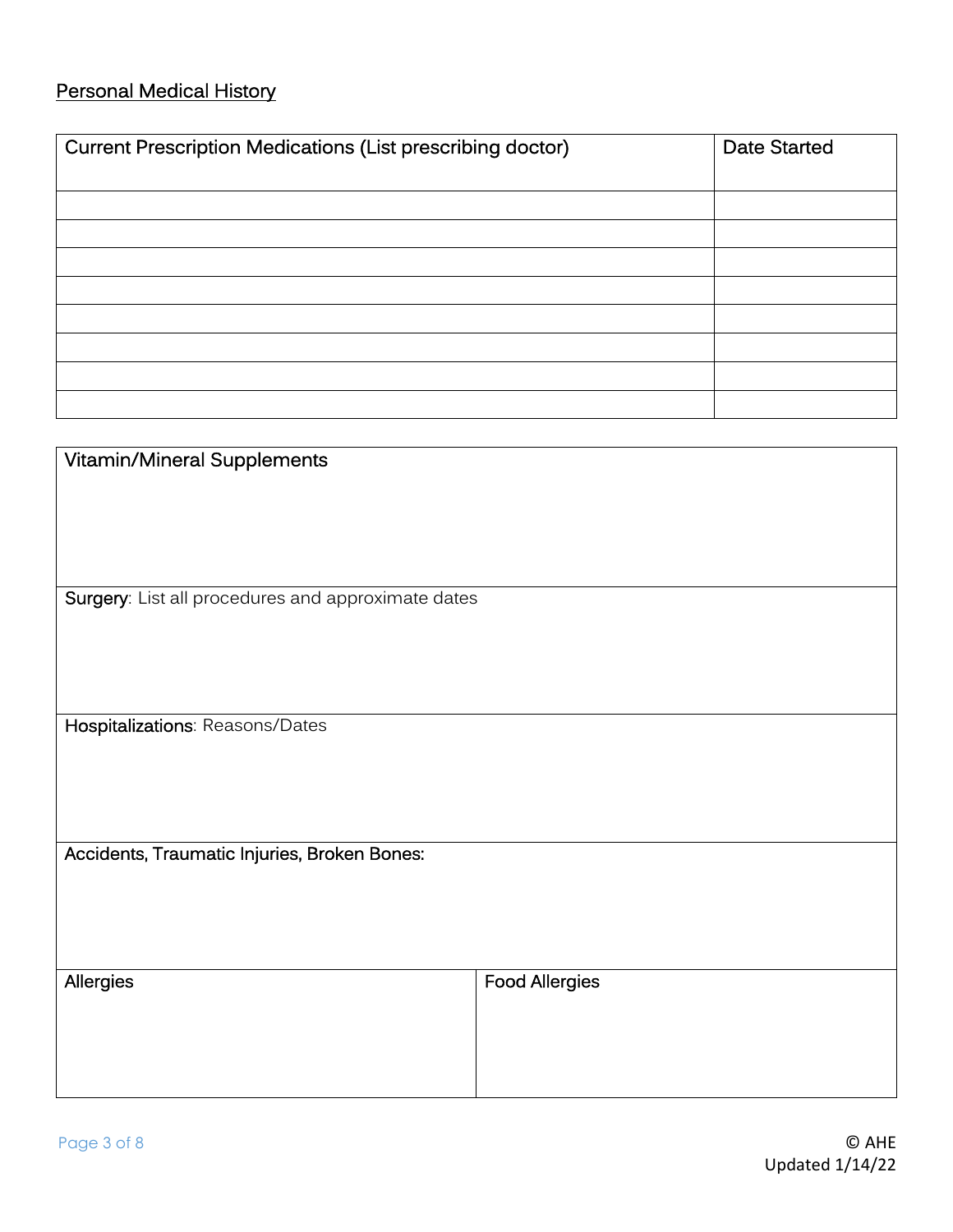| Have you used Homeopathy before?                                                          | List any homeopathic remedy or remedies  |  |
|-------------------------------------------------------------------------------------------|------------------------------------------|--|
| $\Box$ Yes $\Box$ No                                                                      | you have taken within the past 2 months: |  |
|                                                                                           |                                          |  |
| Have you worked with a Homeopath before?                                                  |                                          |  |
| $\Box$ Yes<br>$\Box$ No                                                                   |                                          |  |
|                                                                                           |                                          |  |
| If yes, when last seen: ____                                                              |                                          |  |
|                                                                                           |                                          |  |
| List other therapies or healing modalities (conventional or alternative) you have used to |                                          |  |
| address your health concerns:                                                             |                                          |  |
|                                                                                           |                                          |  |
|                                                                                           |                                          |  |
|                                                                                           |                                          |  |

#### Diet & Lifestyle

| Alcohol/Recreational Drug Use            |
|------------------------------------------|
|                                          |
| Do you drink alcohol or use drugs?       |
|                                          |
| How much/often?                          |
|                                          |
|                                          |
|                                          |
|                                          |
| Cigarettes                               |
| Do you smoke now or did you in the past? |
|                                          |
|                                          |
| How much/often?                          |
|                                          |
|                                          |
|                                          |
|                                          |
|                                          |
| <b>Refined Sugars/Processed Foods:</b>   |
| Describe your use:                       |
|                                          |
|                                          |
|                                          |
|                                          |
|                                          |
|                                          |
|                                          |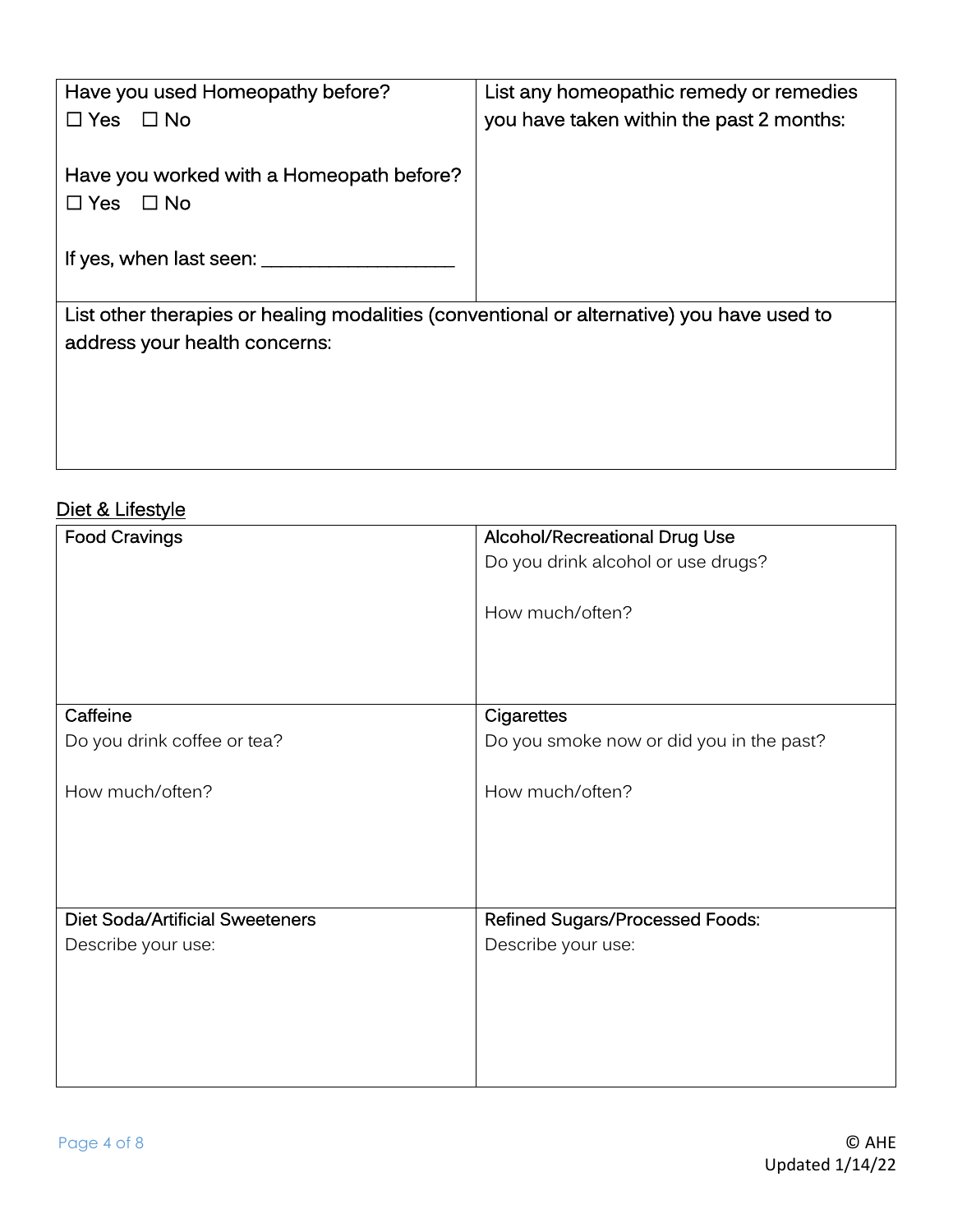| Hobbies                                                                           | <b>Living Situation</b>                                                                                  |
|-----------------------------------------------------------------------------------|----------------------------------------------------------------------------------------------------------|
|                                                                                   |                                                                                                          |
| How often do you do them?                                                         |                                                                                                          |
|                                                                                   |                                                                                                          |
|                                                                                   |                                                                                                          |
|                                                                                   |                                                                                                          |
| <b>Exercise:</b> Describe the ways you get your body                              | Food: Do you feel you eat a healthy and well-                                                            |
| moving. Do you feel you get enough physical<br>activity?                          | balanced diet? Do you need guidance/support?                                                             |
|                                                                                   |                                                                                                          |
|                                                                                   |                                                                                                          |
|                                                                                   |                                                                                                          |
|                                                                                   |                                                                                                          |
| Worry/Anxiety: Do you have particular issues                                      | Healthy Relationships: Do you have a                                                                     |
| that worry you? How does this impact your life?                                   | supportive family/community?                                                                             |
|                                                                                   |                                                                                                          |
|                                                                                   |                                                                                                          |
|                                                                                   |                                                                                                          |
|                                                                                   |                                                                                                          |
|                                                                                   |                                                                                                          |
| Unhealthy Relationships: Have you been a<br>victim of domestic abuse or troubling | Spiritual Life: Do you have a spiritual practice? Is<br>your spiritual life fulfilling and satisfactory? |
| relationships?                                                                    |                                                                                                          |
|                                                                                   |                                                                                                          |
|                                                                                   |                                                                                                          |
|                                                                                   |                                                                                                          |
|                                                                                   |                                                                                                          |
| with<br>Intimacy:<br>satisfied<br>Are<br>your<br>you                              | Anything else? Please indicate any topics you                                                            |
| sexual/intimate life?                                                             | want to address in your consultation.                                                                    |
|                                                                                   |                                                                                                          |
|                                                                                   |                                                                                                          |
|                                                                                   |                                                                                                          |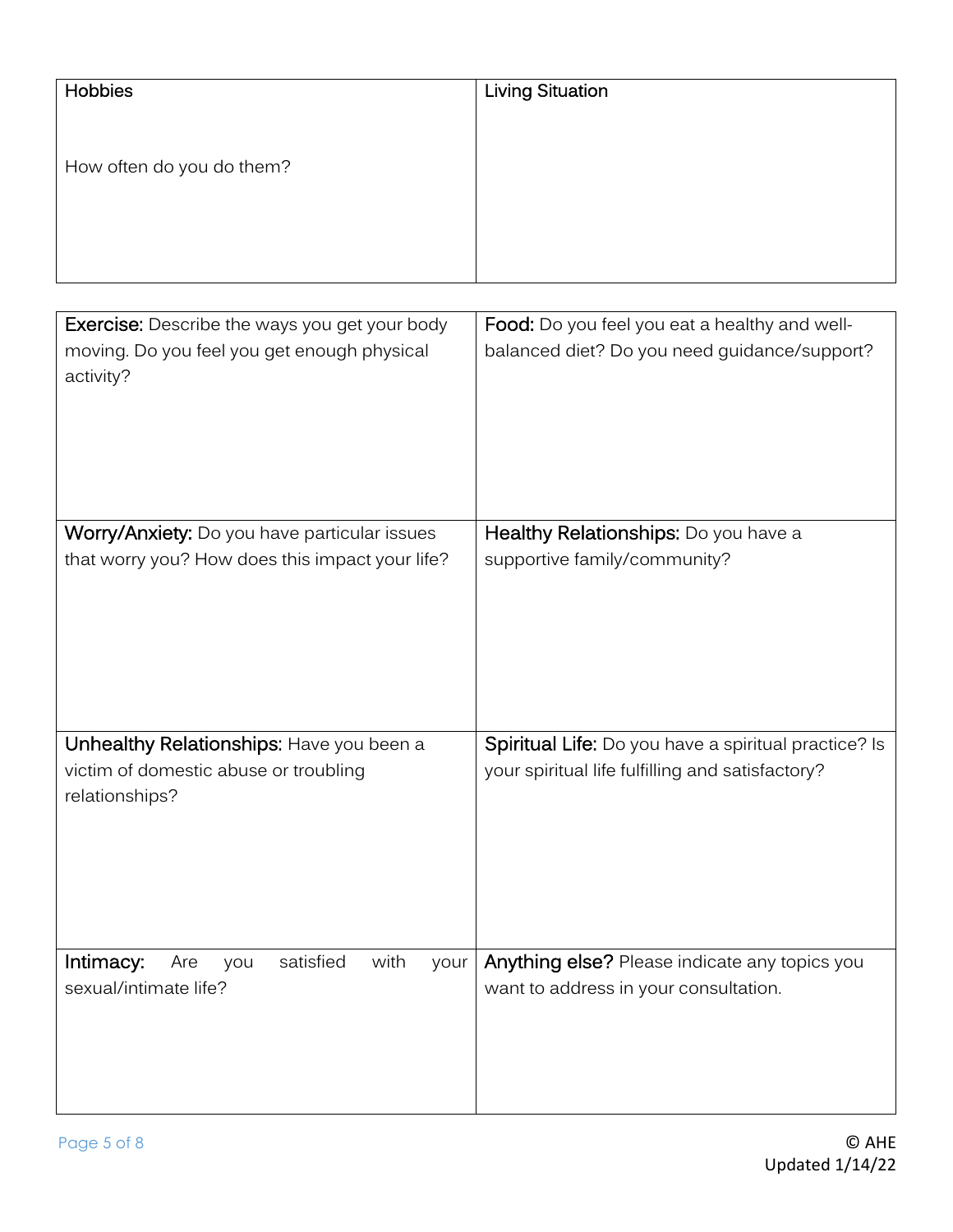### Hormonal Health (Check all that apply or answer as applicable)

| Male                                 | Female                                  |                              |  |
|--------------------------------------|-----------------------------------------|------------------------------|--|
| $\Box$ Enlarged prostate             | Date of last menstrual period _________ | Check all that apply:        |  |
| $\Box$ Decreased urine stream        | Length of cycle __________              |                              |  |
| $\Box$ Unable to interrupt stream    |                                         | $\Box$ Vaginal discharge     |  |
| $\Box$ Dribbling after urination     | Age menstruation began __________       | $\Box$ Spotting between      |  |
| $\Box$ Pus or drainage from penis    | Menopause (list date) ___________       | periods                      |  |
| $\Box$ Genital swelling              | Number of pregnancies ________          | $\Box$ Painful intercourse   |  |
| $\Box$ Rash/eruptions                | Number of live births                   | $\Box$ Issues with fertility |  |
| $\Box$ Problems with sexual function | Number of abortions/miscarriages        | $\Box$ Problems with         |  |
| Comments:                            | Comments:                               | sexual function              |  |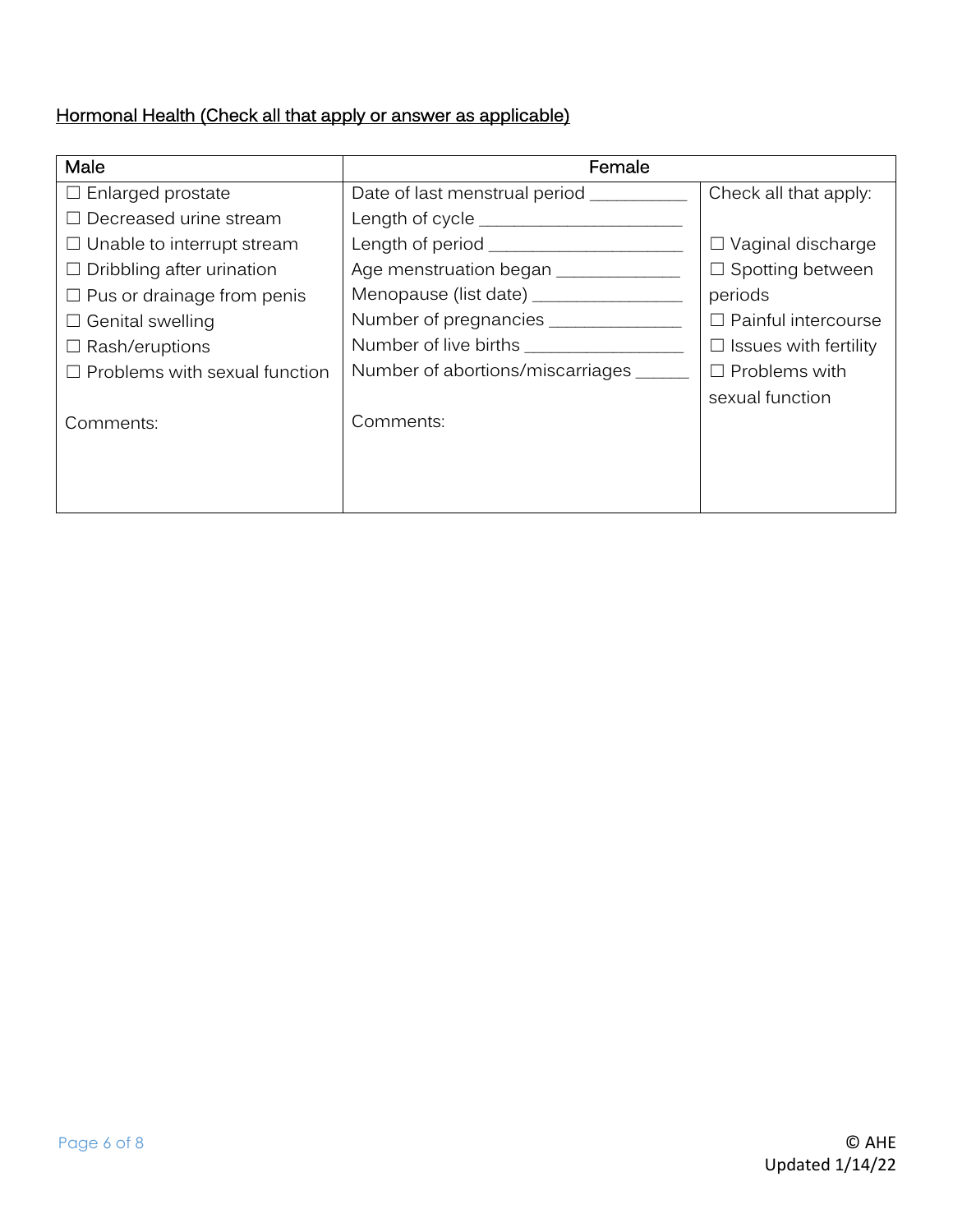# Life Changes

In the past year, what changes have occurred in your:

| Personal Life: |
|----------------|
|                |
|                |
|                |
|                |
|                |
|                |
|                |
|                |
|                |
|                |
|                |
| Family Life:   |
|                |
|                |
|                |
|                |
|                |
|                |
|                |
|                |
|                |
|                |
| Social Life:   |
|                |
|                |
|                |
|                |
|                |
|                |
|                |
|                |
|                |
|                |
| Work Life:     |
|                |
|                |
|                |
|                |
|                |
|                |
|                |
|                |
|                |
|                |
|                |
| Sex Life:      |
|                |
|                |
|                |
|                |
|                |
|                |
|                |
|                |
|                |
|                |